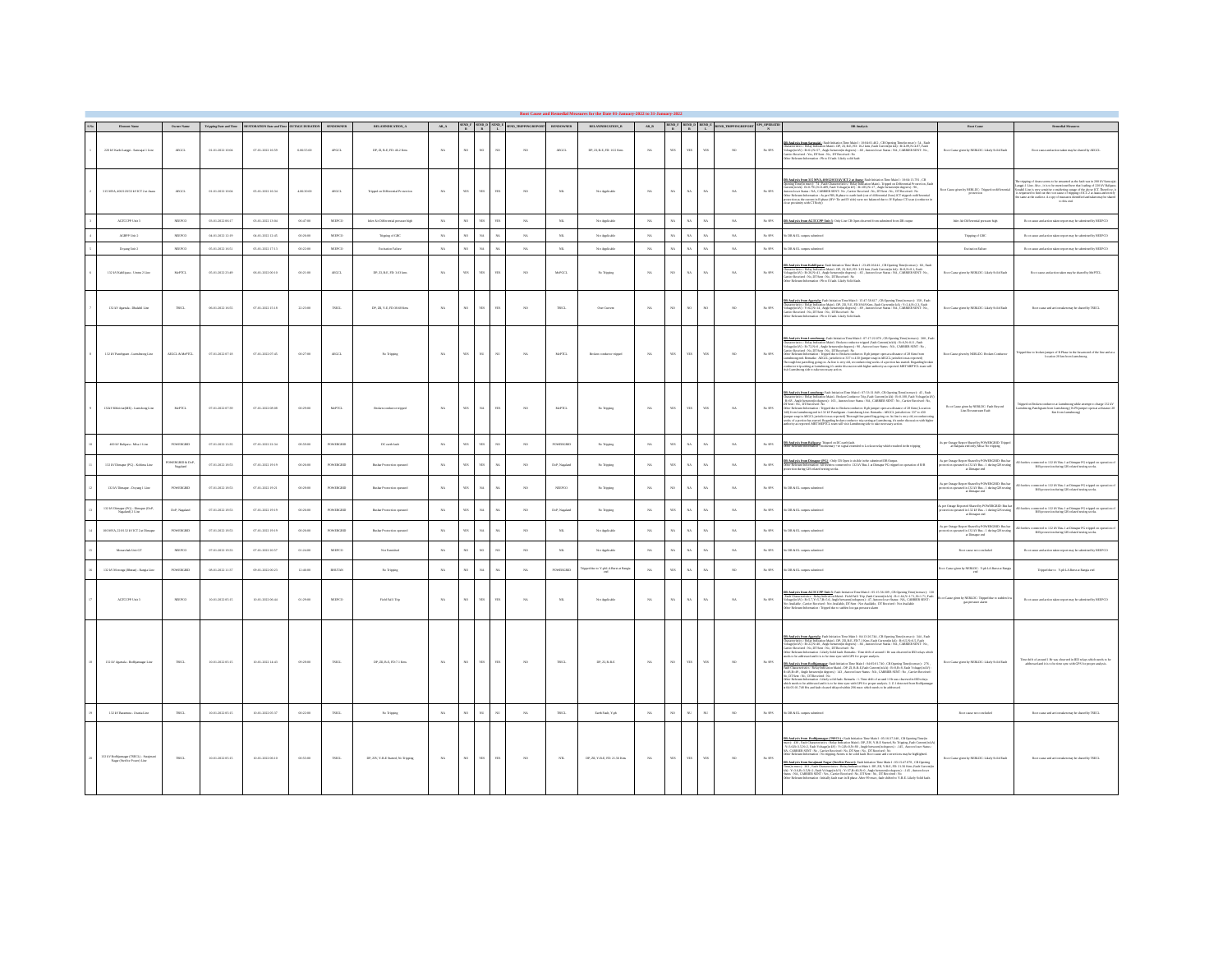| Element Name                                                | Owner Name                                 |                     | Tripping Date and Time<br>RISTORATION Date and Time<br>OUTAGE DURATION |            | <b>SENDOWNER</b>             | $\textbf{RELANTSICATION\_A}$                         |                          |             |                                | $AR_A$ SEND F SEND D SEND E SEND TRIPPINGREPORT BENDOWNER |                     | издательским в                                         |                           |                 |             |            | $\begin{array}{ccc}\n\text{AR\_B} & \text{RIND\_F} & \text{RIND\_D} & \text{RIND\_E} \\ \text{R} & \text{R} & \text{L} & \text{RIND\_IRIP2INGRISTORT} & \text{N}\n\end{array}$ |                       | DR Analysis                                                                                                                                                                                                                                                                                                                                                                                                                                                                                                                                                                                                                                                                                                                                | Root Cause                                                                                                                                               | <b>Remedial Measures</b>                                                                                                                                                                                                                                                                                                                                                                                                                                                                                                   |
|-------------------------------------------------------------|--------------------------------------------|---------------------|------------------------------------------------------------------------|------------|------------------------------|------------------------------------------------------|--------------------------|-------------|--------------------------------|-----------------------------------------------------------|---------------------|--------------------------------------------------------|---------------------------|-----------------|-------------|------------|--------------------------------------------------------------------------------------------------------------------------------------------------------------------------------|-----------------------|--------------------------------------------------------------------------------------------------------------------------------------------------------------------------------------------------------------------------------------------------------------------------------------------------------------------------------------------------------------------------------------------------------------------------------------------------------------------------------------------------------------------------------------------------------------------------------------------------------------------------------------------------------------------------------------------------------------------------------------------|----------------------------------------------------------------------------------------------------------------------------------------------------------|----------------------------------------------------------------------------------------------------------------------------------------------------------------------------------------------------------------------------------------------------------------------------------------------------------------------------------------------------------------------------------------------------------------------------------------------------------------------------------------------------------------------------|
| 132 kV Budtjangsagar (TSECL)<br>Sariamaninasur (TSECL) Line | THEFT.                                     | 10-01-2022 05:15    | 10-01-2022 05:35                                                       | 00:20:00   | TSECT.                       | No Trioping                                          | NA                       | $_{\rm ND}$ | YES<br><b>YES</b>              | $N_A$                                                     | TSECL.              | DP. ZE. Y-B-E. FD: 18.92 Kms                           | NA                        | NO              | <b>YES</b>  | <b>YES</b> | NO                                                                                                                                                                             | $Ns$ SPS              | <b>DR Analysis from Badhjanguagur (TSECL</b> ); Pault bisinsion Time Main I: 05:17:00:093 , CB Opening Time(in<br>mour): 307, Pault Chausteristics: Ristly Islandsko Mini - No Tripping J'am Chronaulin AN <sub>2</sub> "Yi:2.AJD-3.JS-1. S<br>1 Sha<br><b>DB Analysis from Surianualmear (TSECL):</b> Faith Initiation Time Main 1; 06:07:39.478 , CB Opening Tame(in<br>mear, 237, Faith Chancaretistics: Risky Indication Hain !- DP, 2H, V-BE, FD, SEC SEN, Sens fluit Cumențialis,<br>Yu2.8,<br>her Relevant Information : Seems to be solid fash. Root cause and corrections may be highlighted.                                                                                                                                     | Root Cape siyes by NERLDC: Likely Solid Fash                                                                                                             | Time chift of around 1 Hr was observed in IED relays at SM<br>Signs (TSECL)which needs to be addressed and it is to be time sync with GP<br>for proper analysis.                                                                                                                                                                                                                                                                                                                                                           |
| AGECCPP Use 2                                               | NEPCO                                      | 10-01-2022 05:15    | 10-01-2022 07:50                                                       | 02:35:00   | NEEPOO                       | Field Fall Trip                                      | $_{\rm NA}$              | $_{\rm ND}$ | 'nз<br><b>YES</b>              | $\mathbf{x}$                                              | $_{\rm NL}$         | Not Applicable                                         | $_{\rm NA}$               | $_{\rm NA}$     | NA          |            | $_{\rm NA}$                                                                                                                                                                    | $Ns$ SPS              | <b>DR Analysis from AGTCCPP Unit 2:</b> Fash Initiation Time Main I: 05:15:56:092 , CB Opening Time(in musc): 111<br>, Tutti Characteristics 1 Relay Inducation Main) – Fash Pali Unit Palips Current (i.e.) 2: 15: 15: Palips Unit<br>Wa<br>or Rolevant Information: Tripped due to sudden low gas pressure alarm                                                                                                                                                                                                                                                                                                                                                                                                                         | Cause given by NERLDC: Tripped due to endien lo en                                                                                                       | Root cause and action taken report may be submitted by NEEPI                                                                                                                                                                                                                                                                                                                                                                                                                                                               |
| AGECCPP Use 4                                               | NEPCO                                      | 10-01-2022 05:15    | 10-01-2022 11:54                                                       | 06:39:00   | NEPCO                        | Field Fall Trip                                      | NA                       | $_{\rm ND}$ | яs<br>YES                      | $_{\rm NA}$                                               | $_{\rm NL}$         | Not Applicable                                         | $_{\rm NA}$               | $_{\rm NA}$     | $_{\rm NA}$ | хÅ,        | $_{\rm NA}$                                                                                                                                                                    | $_{\rm Na\,SPS}$      | <mark>38 Analysis from AGTKYPP U<u>set</u> de</mark> Fash Beinston Timo Main I: 05:15:55:031 , CB Opening Timo(n musc): 118<br>Fast Characterister, Belay Isdansko Main - Fast Fall I Tilp Pault Carountian AN): 20.1.65/1:1.7.1.81:1.70.Team<br>fol                                                                                                                                                                                                                                                                                                                                                                                                                                                                                       | ${\bf Root \: Conv \: given \: by \: NERL \: DC: \: Trigped \: data \: to \: radio \: a \: box \: of \: B.$                                              | Root cases and action taken report may be submit                                                                                                                                                                                                                                                                                                                                                                                                                                                                           |
| AGEORP Use 1                                                | NEPCO                                      | 10-01-2022 05:15    | $10-01-2022$ $11:18$                                                   | 06:03:00   | $_{\rm NSPCO}$               | Field Fall Trip                                      | NA                       | $_{\rm ND}$ | <b>YES</b><br>ws               | $_{\rm NA}$                                               | $_{\rm NL}$         | Not Applicable                                         | $_{\rm NA}$               | $_{\rm NA}$     | $_{\rm NA}$ | хx.        | $_{\rm NA}$                                                                                                                                                                    | $N_0$ SPS             | <b>DR Audysis from AGTCCPP Unit</b> Li Fash birindon Time Main I: 05:15:55:054 , Cil Opening Time(in mus;): 123<br>, Fadi, Characteristics : Ridge balstation Main!- Field Fall Tilep Junk Current(ins.Ar): R.1: A.(A.): 13, 13, 17, F                                                                                                                                                                                                                                                                                                                                                                                                                                                                                                     | en by NERLDC: Tripped due to sudden lo<br>Case pic                                                                                                       |                                                                                                                                                                                                                                                                                                                                                                                                                                                                                                                            |
| Monechak Unit ST                                            | supro-                                     | 10-01-2022 05:16    | 10-01-2022 07:15                                                       | 00:59:00   | NEEPOO                       | Tripped das to Felixi Fallum                         | $_{\rm NA}$              |             |                                | $N_A$                                                     | $_{\rm NL}$         | Not Applicable                                         | NA                        |                 |             |            | NA                                                                                                                                                                             | $_{\rm Na\,SPS}$      | batterian steps sales                                                                                                                                                                                                                                                                                                                                                                                                                                                                                                                                                                                                                                                                                                                      | Tripped das to Feild Fallen                                                                                                                              | Root cause and action taken report may be submitted by NEEPCO                                                                                                                                                                                                                                                                                                                                                                                                                                                              |
| AGECCRP Usin                                                | NEPCO                                      | 10-01-2022 05:16    | 13-01-2022 19:24                                                       | 3.14.08.00 | NEPCO                        | Tripped due to non availability of GRG-3 & 4         | $_{\rm NA}$              |             | $\mathbf{v}$<br>8A             | $_{\rm XA}$                                               | $_{\rm NL}$         | Not Applicable                                         | $_{\rm NA}$               | NA              |             |            | $_{\rm NA}$                                                                                                                                                                    | $_{\mathrm{Ni\,SPS}}$ | DR & EL outputs subuittes                                                                                                                                                                                                                                                                                                                                                                                                                                                                                                                                                                                                                                                                                                                  | Loss of execution pat                                                                                                                                    |                                                                                                                                                                                                                                                                                                                                                                                                                                                                                                                            |
| AGECCRP Use 5                                               | NEPCO                                      | 10-01-2022 05:16    | 10-01-2022 15:47                                                       | 10:27:00   | NEPCO                        | Tripped due to non-availability of GRG-1 & 2         | $_{\rm NA}$              |             | $\overline{\mathbf{x}}$        | $_{\rm XA}$                                               | $_{\rm NL}$         | Not Applicable                                         | $_{\rm NA}$               |                 |             |            | $_{\rm NA}$                                                                                                                                                                    | $N_0$ SPS             | DR & EL outputs submitted                                                                                                                                                                                                                                                                                                                                                                                                                                                                                                                                                                                                                                                                                                                  | Loss of execution path                                                                                                                                   |                                                                                                                                                                                                                                                                                                                                                                                                                                                                                                                            |
| 400 kV Aliparduar - Bonniegon I Line                        | <b>INKL</b>                                | 12-01-2022 05:10    | 12-01-2022 09:23                                                       | 06:13:00   | <b>ERTS</b>                  | Our Volum, & Plane                                   | NA                       | w           | son.<br>$_{\text{NO}}$         | NO                                                        | POWERGEE            | DT mosterd                                             | NA                        | YES             | <b>YES</b>  |            | NO                                                                                                                                                                             | $Ns$ SPS              | R Analysis from Bonezi men: Only CR Open vas observed in the DR Output                                                                                                                                                                                                                                                                                                                                                                                                                                                                                                                                                                                                                                                                     | Root Cape sheaty NERLDC: DT Received                                                                                                                     | DT Recipred                                                                                                                                                                                                                                                                                                                                                                                                                                                                                                                |
| 220 kV Agia - Azura Lin                                     | ARGO.                                      | 12-01-2022 12:07    | 12-01-2022 12:24                                                       | 00:17:00   | ARGCL                        | Not Furnished                                        | $_{\rm NA}$              |             | ser.                           | $^{30}$                                                   | $A\bar{B}B\bar{C}L$ | No Tripping                                            | $_{\rm NA}$               | YES <sup></sup> | $_{\rm NA}$ |            | $_{\rm NA}$                                                                                                                                                                    | $N_0$ SPS             | DR & EL outputs subuittes                                                                                                                                                                                                                                                                                                                                                                                                                                                                                                                                                                                                                                                                                                                  | Root cases not concluded                                                                                                                                 | Root cases and action taken report may be submitted by AEGCL                                                                                                                                                                                                                                                                                                                                                                                                                                                               |
|                                                             |                                            |                     |                                                                        |            |                              |                                                      |                          |             |                                |                                                           |                     |                                                        |                           |                 |             |            |                                                                                                                                                                                |                       |                                                                                                                                                                                                                                                                                                                                                                                                                                                                                                                                                                                                                                                                                                                                            |                                                                                                                                                          |                                                                                                                                                                                                                                                                                                                                                                                                                                                                                                                            |
| 132 kV Namus - Tereline                                     | POWERGRED                                  | 13-01-2022 00:25    | 13-01-2022 00:30                                                       | 00:05:00   | POWERGRED                    | No Tripping                                          | NA                       | $_{\rm ND}$ | NA<br>NA                       | $N_A$                                                     | POWERGEED           | DP.ZLY-E                                               | Operated<br>Deseconfully  | YES             | ws          | <b>ITS</b> | NO                                                                                                                                                                             | $_{\mathrm{Na}}$ SPS  | ${\bf DB}$ Analysis from Tran<br>Traininis Tran ${\rm Mat} = 0.02544.129$ , CB Opening Translateness):<br>6, Units (Natural Matter of the SMA) and the Units (Natural Matter of the<br>SMA) and the Units (NATA) of the Units (NATA)                                                                                                                                                                                                                                                                                                                                                                                                                                                                                                       | to per Outage Report Shared by POWERCRED: Tripped<br>dating inclument weather over the region                                                            | is trasparented to one<br>care that parcelling column activities are undertaken in Line with Clause an<br>$23\,(21)$ and $23\,(4)$ of CEA (Grid Standard) Regulation,<br>$2010$ on regular basis and also request that the parcelling re                                                                                                                                                                                                                                                                                   |
| AGTCCPP Use o                                               | supro-                                     | 13-01-2022 19:26    | 13-01-2022 20:42                                                       | 01:16:00   | NEEPOO                       | AVR Fastry                                           | NA                       |             | XA<br>88                       | $N_A$                                                     | $_{\rm NL}$         | Not Applicable                                         | NA                        |                 | $\dot{M}$   |            | $_{\rm NA}$                                                                                                                                                                    | $_{\rm Na\,SPS}$      | DR & EL outputs submitted                                                                                                                                                                                                                                                                                                                                                                                                                                                                                                                                                                                                                                                                                                                  | AVR Fastry                                                                                                                                               | Root cause and action taken report may be submitted by NEEPCO                                                                                                                                                                                                                                                                                                                                                                                                                                                              |
| `omilla (Rangladosh) - Saraj<br>∷Nagar I Liau               | OWERGRED & POCE                            | 14-01-2022 22:05    | 14-01-2022 22:40                                                       | 00:35:00   | <b>BANGLADESH</b>            | SPS-2 for Rangladesh operated                        | $_{\rm NA}$              |             | $\infty$                       | $_{\text{NO}}$                                            | POWERGEE            | SPS canter received                                    | $_{\rm NA}$               | YES             | YES.        |            | NO                                                                                                                                                                             | SPS 2 operated        | .<br><mark>18 Analysis from Surainsani Nagar:</mark> SPS carrier received at 22:04:28.238 Hz.<br>Mar Relevant Information SPS-2 Operand at S.M. Nagar after tripping of 132 KV Palaman - S.M. Nagar                                                                                                                                                                                                                                                                                                                                                                                                                                                                                                                                        | As par Outage Report Shand by POWERGRED: SPS-2 $\label{eq:1}$ Operated at S.M.Nagar after tripping of 132 kV Palatana Sarajananimagar Line               | SPS-2 operation                                                                                                                                                                                                                                                                                                                                                                                                                                                                                                            |
| 2 kV South Comilla (Rangladosh) - Saraj<br>Nagar 2 Line     | OWERGRED & POCE                            | 14-01-2022 22:05    | 14-01-2022 23:03                                                       | 00:58:00   | <b>BANGLADESH</b>            | SPS-2 for Rancladesh energed                         | NA                       |             |                                | NO <sub>1</sub>                                           | <b>POWERGEST</b>    | SPS cattler received                                   | NA                        |                 | <b>YES</b>  |            | NO                                                                                                                                                                             | SPS 2 operated        | DR Analysis from Surajasani Nagar: SPS cartier received at 22:03:59:925 Hrs.<br>Other Relevant Information: SPS-2 Operated at S.M.Nagar after tripping of 132 KV Palamas - S.M.Nagar                                                                                                                                                                                                                                                                                                                                                                                                                                                                                                                                                       | A per Outage Report Shand by POWERGRED: SPS-2<br>ased at S.M.Nagar after tripping of 132 kV Palatana<br>Surajananinagar Line                             | SPS-2 coupared day to trimine of 132 KV Palaman-Surainus                                                                                                                                                                                                                                                                                                                                                                                                                                                                   |
| 132 kV Palasan-Sutajauningar Line                           | POWERGRID                                  | 14-01-2022 22:05    | 14:01-2022 22:50                                                       | on-as-on   | owe                          | DP. 22, Y-E, FD: 24.26 Km.                           | Not Operated             | ws          | YES<br>$^{30}$                 | - NO                                                      | <b>POWERCES</b>     | DP. ZLY-E FD. 17 Km                                    | Not Operated              | $_{\rm W5}$     | <b>YES</b>  | $\sim$     | NO                                                                                                                                                                             | SPS 2 opens           | <mark>18 Analysis from Palatano</mark> : Fast Initiative Time Main I : 21:03:11.184 , CB Opening Time/In meet): 108 , Fast<br>Characteristics : Relay Infication Main1 - DP, 22, Y-E, FD: 24.26 Kms ,Fast Current)n IA3 : Yu2:0,Nu2, Fast<br>Vol<br>Carrier Received : No. DT Seat : No. DT Received : No.<br>her Relevant Information: Phys E fault. Likely High resistive fault.<br>DR Analysis from Surainaningear: Fash Initiation Time Main I: 22:04:33:820 . CB Opening Time!<br>and 25<br><b>n care on the second second control of the second control of the second control of Chancers (eds)</b><br>all Chancers sides (Relay Indication Main) - DP, 23, VE, FR/3.7 Km, Eask Character Second LAQ : Yu2.8 Km2r<br>shapelinkVy : Y | or Cause given by NERLINC: Likely High resistive fax                                                                                                     | is requested to ensure that patrolling related activities are undertaken in Lin<br>with Chases an $23(2), 23(3)$ and $23(4)$ of CEA (Grid Standard) Regulation,<br>D310 on regular basis and also request that the patrolling report<br>measures taken may be shared with NERPC & NERLING                                                                                                                                                                                                                                  |
| AGEPP Use 3                                                 | NEPCO                                      | 15-01-2022 16:04    | 15-01-2022 16:18                                                       | 00:14:00   | NEEPOO                       | Das to GCR trip                                      | NA                       |             | NA<br>NA                       | $N_A$                                                     | $_{\rm NL}$         | Not Applicable                                         | $_{\rm NA}$               | NA              |             |            | $_{\rm NA}$                                                                                                                                                                    | $Ns$ SPS              | DR & EL outputs submitted                                                                                                                                                                                                                                                                                                                                                                                                                                                                                                                                                                                                                                                                                                                  | ${\rm D} \omega \approx {\rm GCR}$ trip                                                                                                                  | Root came and action takes report may be submitted by NEEPCO                                                                                                                                                                                                                                                                                                                                                                                                                                                               |
| AGECCPP Usis 5                                              | NSEPOO                                     | 17-01-2022 11:16    | 17-01-2022 13:40                                                       | 02:24:00   | NEEPOO                       | Main ensun pressure low low trip                     | $_{\rm NA}$              |             | XA<br>$_{\text{NA}}$           | $_{\rm NA}$                                               | $_{\rm NL}$         | Not Applicable                                         | $_{\rm NA}$               | $_{\text{NA}}$  | $\dot{M}$   |            | $_{\rm NA}$                                                                                                                                                                    | $Ns$ SPS              | DR & EL outputs submitted                                                                                                                                                                                                                                                                                                                                                                                                                                                                                                                                                                                                                                                                                                                  | Main stream pressure low low-trip                                                                                                                        | Root cause and action taken report may be submitted by NEEPCO                                                                                                                                                                                                                                                                                                                                                                                                                                                              |
| 132 KV Aized - Kamerghat Line                               | POWERGRED                                  | 17-01-2022 12:40    | 18-01-2022 11:00                                                       | 22:20:00   | POWERGRED                    | DP.22.R-R-FD:263.3 m                                 | Operated<br>Unuscondully | $_{\rm W3}$ | <b>YES</b><br>$W\!S$           | $^{30}$                                                   | <b>POWERGED</b>     | DP, ZII Started, carrier aided trip, Y-B, FD: 135 kms. | Operated<br>Unsucessfully | $_{\rm W5}$     | 155         | <b>YES</b> | $_{80}$                                                                                                                                                                        | Ns <sub>2</sub>       | <b>Vik Andrein fram Alanch "Twish bisistein Time Main I : 12:00:51.161</b> , CB Opening Timepia muscy. 63, Finah Alanch Main San Alanch Main San Alanch Main San Alanch Alanch Alanch Alanch Alanch Alanch Alanch Alanch Alanch Ala<br><mark>if Australe from Kemerchan</mark> : Fash Isitistics Teno Main I: 12:40:51.102, CB Opening Time/in most): 100 , Fash<br>Internations: : Roles Isolation Mainl - DP, ZB, RP, FD-107 Ken, Juni Chronoplan.ky : Rol.75,N=0.00, Fash<br>Mings(i                                                                                                                                                                                                                                                    | Outage Report Shared by POWERGRED: Tree full<br>by mingranms in between 1 OC 03 - 04                                                                     | per DR analysis and FIR report submitted, fault was in 132 kV Aizmal<br>arefur Line due to fallen of trees in between loc no. 03-04.<br>$\ldots$ , $\ldots$ , and<br>now measure as one likely explicit on the contract from Dichara and DR space. The PLCC protocolon channel mooth to be checked the<br>couplify at pairs . The PLCC protocolon channel mooth to be checked the                                                                                                                                          |
| 172 kV Jidhan - Tingingkh Line                              | OWERGRID & MSPC                            | 17-01-2022 12:40    | 17-01-2022 13:41                                                       | 00.01:00   | POWERGED                     | DP. 23 Started, Y-B, carrier aided trip, FD:173 kms. | <b>NA</b>                | <b>YES</b>  | YES<br><b>SIL</b>              | $_{\text{NO}}$                                            | MSPCL               | No Trioping                                            | $_{\rm NA}$               | YES <sup></sup> | NA          | v.         | NA                                                                                                                                                                             | $Ns$ SPS              | <b>DE Audrain from Erichana</b> Pauls Initiation Time Main 1: 12:00:49:445 CB Opening Temple mus<br>cy 90, Fush Coronal Constant Coronal Initiation (New York 2001), The Southern Audress Coronal Coronal Coronal Coronal Coronal                                                                                                                                                                                                                                                                                                                                                                                                                                                                                                          | As per Outage Report Shared by POWERGRID:<br>Hipsimalsh SS is out of survice as per NERPC instruction Line is connected directly between Ariban & Airnal | enfore, it is requested to check the above point<br>on may be shared to NERPC & NERL DC.                                                                                                                                                                                                                                                                                                                                                                                                                                   |
| 132 kV Panchgram - Lumshnong Line                           | ADGCL & McPTC                              | 18-01-2022 07:09    | 18-01-2022 12:54                                                       | 05:45:00   | ARGCL                        | No Tripping                                          | $_{\rm NA}$              | YES         | $X\Lambda$<br>$_{\rm NA}$      | $_{\rm NA}$                                               | McPTCL              | Brokes Conductor Trip                                  | $_{\rm NA}$               | YES             | arr         |            | $_{\rm NO}$                                                                                                                                                                    | $_{\mathrm{NaSPS}}$   | <b>DR Analysis from Lumehanne</b> ; Reskes Conductor Trip at 07:07:08.730 Hz.<br>Other Rakesan Information: The line nipped due to broken Y Plane jumper at 31.5 Kms from Lumehanng in the Assume ends of the line                                                                                                                                                                                                                                                                                                                                                                                                                                                                                                                         | Root Cause given by NERLIN': Reskon Conductor                                                                                                            | Y Phase jumper at 31.5 Kms from Lumshnong in the Assamend of the line                                                                                                                                                                                                                                                                                                                                                                                                                                                      |
| 132kVKhicidat(ME) - Lumbong Line                            | $\mathbf{M} \circ \mathbf{P} \mathbf{R}$ L | 18-01-2022 07:09    | 18-01-2022 07:24                                                       | 00:15:00   | $\ensuremath{\text{MePICL}}$ | <b>Broken Conductor Trip</b>                         | NA                       | $_{\rm W3}$ | яs<br><b>ATE</b>               |                                                           | ${\rm MePTCL}$      | <b>Broken Conductor Trip</b>                           | NA                        | $_{\rm W3}$     | ws          |            | $_{\rm NO}$                                                                                                                                                                    | $_{\mathrm{Ni\,SPS}}$ | .<br>DR Analysis from Khisiriat ME: Brokes Conductor Trip at 07:00:44.304 Hr.<br>Drhet Relevant Information: The Trie tripped with broken conductor indication. The real fault was on 132 kW Panchgr<br>${\bf DR}$ Analysis from Lunakanny. Broken Condector Tép at 07:02:45.800 Hz.<br>Other Relevant Information: The line wipped with broken condector indication. The real fash was on 132 kV<br>er Kennen surrennen.<br>eheran - Lansheone Line                                                                                                                                                                                                                                                                                       | Root Cases given by NERLDC: Reskon Conductor                                                                                                             | If Phase jumper at 31.5 Kins from Laurshaneg in the Ascurs end of the line, in $123\,\mathrm{LW}$ Packly<br>agent – Laurshang Line Renarks . A<br>Richt, interactively a $327$ model of<br>the $327$ model of 100 (jumper case) in AGGCL jur                                                                                                                                                                                                                                                                               |
| 132kV KhieldarMD - Landson Lin                              | M-PTL.                                     | IS-01-2022 08:03    | 18-01-2022 08:16                                                       | 00:13:00   | McPTCL                       | <b>Broken Conductor Trip</b>                         | NA                       |             | $\overline{w}$<br>$\mathbf{v}$ | $\mathbf{w}$                                              | MoPTCL              | Broken Conductor Trip                                  | $_{\rm NA}$               |                 |             |            | $_{80}$                                                                                                                                                                        | $_{\mathrm{Na}}$ sps. | <mark>DE Auslesie from Lumshanner</mark> Ruskes Condersor Trip at 07:57:17:139 Hrs.<br>Other Ralessar Information Oth see charged of the 132 kV Panchgram - Lumshnong Line at 8:03 hrs, the line nipped<br>with broken condersor risp indicatio                                                                                                                                                                                                                                                                                                                                                                                                                                                                                            | Root Case given by NERLISC: Broken Conductor                                                                                                             | $\label{eq:reduced} \begin{minipage}{0.9\textwidth} \begin{minipage}{0.9\textwidth} \begin{itemize} \textit{No} & \textit{nonline} \\ \textit{No} & \textit{nonline} \\ \textit{No} & \textit{nonline} \\ \textit{No} & \textit{nonline} \\ \textit{No} & \textit{nonline} \\ \end{itemize} \end{minipage} \begin{minipage}{0.9\textwidth} \begin{minipage}{0.9\textwidth} \begin{itemize} \textit{No} & \textit{nonline} \\ \textit{No} & \textit{nonline} \\ \textit{No} & \textit{nonline} \\ \end{itemize} \end{minip$ |
| 132 kV Schun(PG) - Rengung Line                             | MSPOT.                                     | $18-01-2022\,15.18$ | 18-01-2022 16:07                                                       | 00.49.00   | MSPCL                        | No Tripping                                          | $_{\rm NA}$              |             |                                | $N_A$                                                     | MSPCL               | <b>Bank Fash</b>                                       | $_{\rm NA}$               |                 |             |            | $_{\rm NO}$                                                                                                                                                                    | $N_0$ SPS             | batterian steps sales                                                                                                                                                                                                                                                                                                                                                                                                                                                                                                                                                                                                                                                                                                                      | Root cases not concluded                                                                                                                                 | Root cases and action taken report may be submitted by MSPCL                                                                                                                                                                                                                                                                                                                                                                                                                                                               |
| 132 kVLoksk - Reagang Line                                  | $_{\rm MSPL}$                              | 18-01-2022 15:18    | 18-01-2022 15:29                                                       | 00:11:00   | $_{\rm NHC}$                 | No Tripping                                          | $_{\rm NA}$              |             | NA<br><b>NA</b>                | $_{\rm NA}$                                               | $_{\rm MSPCL}$      | CB Tripped but no indication                           | $_{\rm NA}$               | YES             | $_{\rm NL}$ |            | $_{\rm NO}$                                                                                                                                                                    | $_{\mathrm{NaSPS}}$   | bathman stapes. El & SO                                                                                                                                                                                                                                                                                                                                                                                                                                                                                                                                                                                                                                                                                                                    | Root cases not concluded                                                                                                                                 | As per FBR from Loktak end, Other end breaker tripped                                                                                                                                                                                                                                                                                                                                                                                                                                                                      |
| 20 MVA, 132/33 kV RT at Jiriban (MSPCL)                     | MSPOL.                                     | 19-01-2022 04:33    | 19-01-2022 07:04                                                       | 02:31:00   | MSPCL                        | Ourcansa, Yok                                        | NA                       | <b>YES</b>  | $_{\rm NO}$<br>NU              | NQ                                                        | $_{\rm NL}$         | Not Applicable                                         | $_{\rm NA}$               | $_{\rm NA}$     | $_{\rm NA}$ | NA         | NA                                                                                                                                                                             | $Na$ SPS              | is DR & EL outputs submitted                                                                                                                                                                                                                                                                                                                                                                                                                                                                                                                                                                                                                                                                                                               | Root cases not concluded                                                                                                                                 | Root cause and action taken report may be submitted by NEEPCO                                                                                                                                                                                                                                                                                                                                                                                                                                                              |
|                                                             |                                            |                     |                                                                        |            |                              |                                                      |                          |             |                                |                                                           |                     |                                                        |                           |                 |             |            |                                                                                                                                                                                |                       |                                                                                                                                                                                                                                                                                                                                                                                                                                                                                                                                                                                                                                                                                                                                            |                                                                                                                                                          |                                                                                                                                                                                                                                                                                                                                                                                                                                                                                                                            |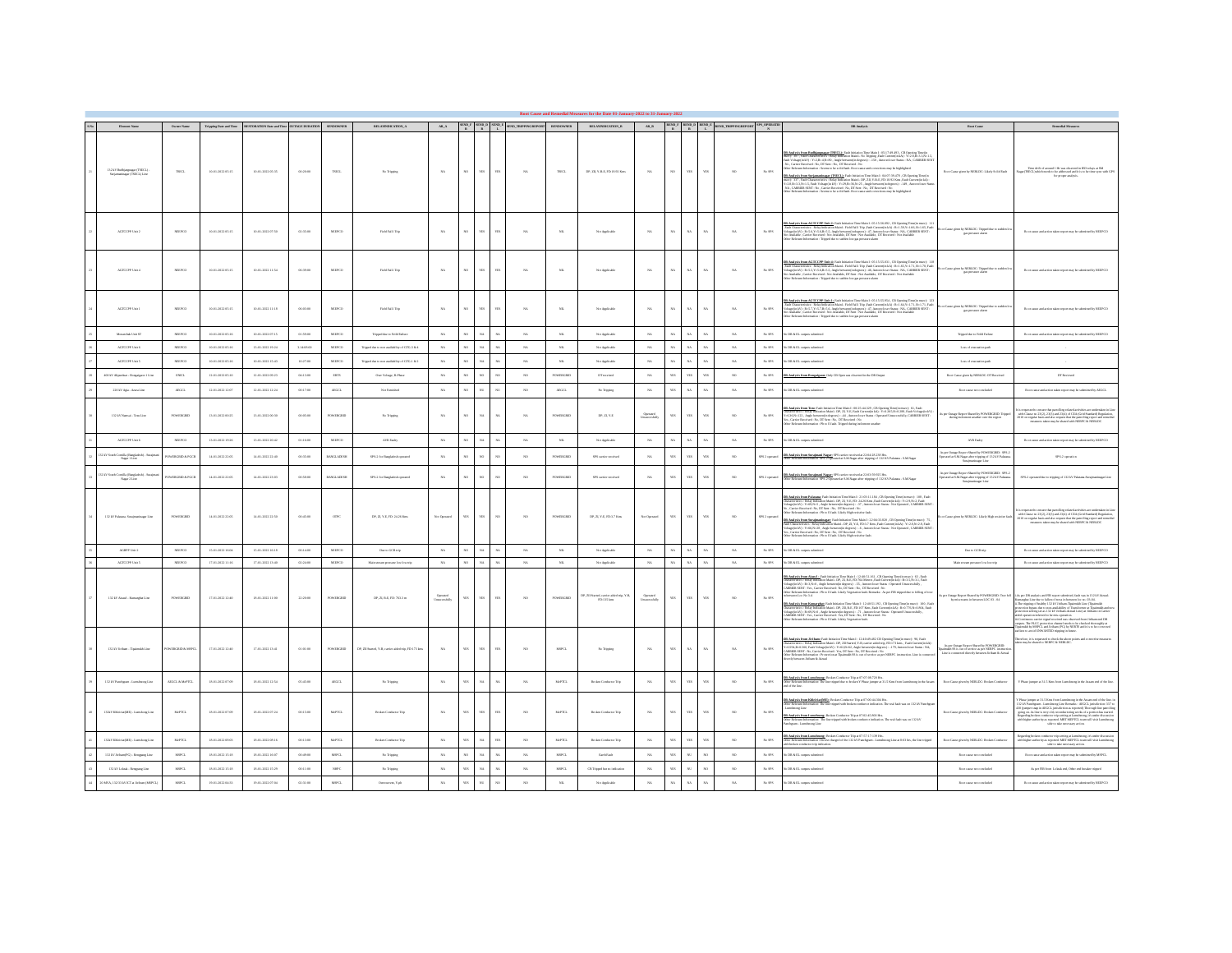| Element Name                                             | Owner Name                |                                   | $\label{eq:trig} \mbox{Trigging Data and Time} \qquad \mbox{RISTORATION Data and Time} \qquad \mbox{OUTMGE DERATION} \qquad \mbox{SINDOWNER}$ |            |                          | RELAYINDICATION_A            |              |              |                            | $\begin{array}{ccccc} \text{MAD} & \text{SIND} & \text{SIND} & \text{SIND} & \text{SIND} & \text{SIND} & \text{SIND} & \text{RID} & \text{SIND} & \text{SIND} & \text{SIND} & \text{SIND} & \text{SIND} & \text{SIND} & \text{SIND} & \text{SIND} & \text{SIND} & \text{SUD} & \text{SUD} & \text{SUD} & \text{SUD} & \text{SUD} & \text{SUD} & \text{SUD} & \text{SUD} & \text{SUD} & \text{SUD} & \text{SUD} & \text{SUD} & \text{SUD} & \text$ |                          | <b>ELAYINECATION_B</b>        |              |                |                         |             | $\begin{array}{ccccc} & & \text{RIND} \text{F} & \text{RIND} \text{D} & \text{RIND} \text{E} \\ & \text{R} & \text{R} & \text{L} \end{array}$ | $\frac{1}{N}$         | DR Analysis                                                                                                                                                                                                                                                                                                                                                                                                                                                                                                                                                                                                                                                                                                                                                                                                             | Root Cause                                                                                                                                       | <b>Remedial Measure</b>                                                                                                                                                                                                                                                                                                                                                                                                                                                                             |
|----------------------------------------------------------|---------------------------|-----------------------------------|-----------------------------------------------------------------------------------------------------------------------------------------------|------------|--------------------------|------------------------------|--------------|--------------|----------------------------|---------------------------------------------------------------------------------------------------------------------------------------------------------------------------------------------------------------------------------------------------------------------------------------------------------------------------------------------------------------------------------------------------------------------------------------------------|--------------------------|-------------------------------|--------------|----------------|-------------------------|-------------|-----------------------------------------------------------------------------------------------------------------------------------------------|-----------------------|-------------------------------------------------------------------------------------------------------------------------------------------------------------------------------------------------------------------------------------------------------------------------------------------------------------------------------------------------------------------------------------------------------------------------------------------------------------------------------------------------------------------------------------------------------------------------------------------------------------------------------------------------------------------------------------------------------------------------------------------------------------------------------------------------------------------------|--------------------------------------------------------------------------------------------------------------------------------------------------|-----------------------------------------------------------------------------------------------------------------------------------------------------------------------------------------------------------------------------------------------------------------------------------------------------------------------------------------------------------------------------------------------------------------------------------------------------------------------------------------------------|
| 132 kV Panchgram - Lumshnong Line                        | ADSCL & McPTCL            | 20-01-2022 16:07                  | 20-01-2022 22:26                                                                                                                              | 06:19:00   | ARGCL                    | DP. ZEY-B. FD: 14 km         | NA           | <b>YES</b>   | YES.<br>$W\!S$             | NQ                                                                                                                                                                                                                                                                                                                                                                                                                                                | McPTCL                   | DP.21Y-B.FD: 3698 km          | $_{\rm NA}$  | YES            | xzr                     | <b>TES</b>  | NO                                                                                                                                            | $Ns$ SPS              | ${\bf BH}$ Analysis from Pandagonus Fash Initiation Time Main I: 16:07:20.175, CB Opening Tene(in musc): 62, Fash III<br>Characteristics : Religion Main Library, 2014, PR 14: 16: 16:07:20.176, Walangita MAY: YS.<br>24: Milangita MA<br>$\overline{\text{DR}}$ Andrein Deut Emmblannig: Find Inissiens Tean Main I. 16:06:05.066 , CR Opening Teatricianus (1. 66; Find II. 16:06:05.066)<br>We concern that the state of the Solicity of the Society of the Josef Correlation (1.1.                                                                                                                                                                                                                                                                                                                                 | Root Cause given by NERLIN': Reskon Conductor                                                                                                    | per sage at Location 380 and Yeb jumper sa<br>$\label{lem:main}$ LV Panchgram - Lamshanog Line Romarks : AEGCL jurisdiction: 377 to 430 (surger empire AEGCL jurisdiction: 377 to 430 (surger empire AEGCL jurisdiction as reported) Through line parolling go<br>i.o. As line is very<br>brakes conductor trip setting at Launchmong, it's under discussion with higher authority as reported MRT MEPTCL team will visit Launchmong side to take authority as forces say action.                   |
| 172kV KhieldatMD - Landson Line                          | McPR3.                    | 20-01-2022 16:30                  | 20-01-2022 16:38                                                                                                                              | 00:08:00   | McPTCL                   | Brokes Conductor Trio        | NA           | ws           | YES.<br>иs                 | $\mathbf{v}$                                                                                                                                                                                                                                                                                                                                                                                                                                      | MoVICL.                  | <b>Broken Conductor Trip</b>  | $_{\rm NA}$  | <b>YES</b>     | <b>YES</b>              | .<br>V      | $_{\text{NO}}$                                                                                                                                | $Ns$ SPS              | R Audwie from Khleirian ME); Fash Isidation Time Main I: 15:27:31.870 . CB Opening Time<br><b>и смело не на имеется на верхников с немного неима со серветство для состоительно состоительное состояние сост<br/>all Chancestotics: Relay Indication Main1+ Reskan Conductor Tipy Pault Chanceston Rec. V.10.025 Rom 096, Paul</b><br>schgram - Lunsheong Line<br>${\bf DB}$ Ambriel from Tamelange Fosh Isitiation Tous Main I : 16:26:02:871 , CR Opening Tamelia muon: 78, Fash Characteristics : Roley Indication Main) - Emissa Conductor Tip-Jindi Characteristics : Role (Nelsteyia MOS)<br>Fas<br>.<br>Mer Relevant Information : Due to Rph jumper stap at Location 380 and Yph jumper stap at Location 405 in 132 kV<br>achgram - Lamsheong Line                                                              | Root Cause given by NERLIN': Conductor Stupping                                                                                                  | lph jumper snap at Location 380 and Yph jumper snap at Location 405 in 17.<br>:V Panchgram - Lumshnong Line Romarks : AEGCL juriodiction: 337 to 476<br>(jamper emplis AECCL jurisdiction as reported) The<br>rough line parolling goins. As line is very slid, reconductoring works of a portion has started. Regards<br>broken conductor trip setting at Lauschneng, it's under discussio<br>NUKER COMBARES HIGH MINERAL SAME IN THE MINOR OF THE MINOR OF THE MINOR SECTION AND RECOVERY ACTION. |
| 132 kV Slichar - Srikona 2 Line                          | POWERGRED                 | 20-01-2022 16:58                  | 20-01-2022 17:20                                                                                                                              | 00:22:00   | POWERGRED                | No Tripping                  | NA           | 155          | NA<br>кÅ.                  | $N_A$                                                                                                                                                                                                                                                                                                                                                                                                                                             | AEGGT.                   | Our Canya                     | NA           | <b>YES</b>     | $_{\rm ND}$             |             | NO                                                                                                                                            | No SPS                | <b>R Audwistren Sichar:</b> No tripping<br><b>DR Audjois from Schloss:</b> Fash Initiation : could not be identified, CR Opening Tenscip must; could not be identified to a final control of the control of the first control of the first control of the state of population                                                                                                                                                                                                                                                                                                                                                                                                                                                                                                                                           | Outage Report Shand by POWERGRED: Trip<br>$d\omega$ to suspected persisting DC surth finds at Stiles<br>as ${\cal O} \text{dGCL} \text{ ) and }$ |                                                                                                                                                                                                                                                                                                                                                                                                                                                                                                     |
| 132 kV Jathan - Palapool Line                            | ARGO.                     | 20-01-2022 16:58                  | 20-01-2022 17:31                                                                                                                              | 00:33:00   | POWERGRED                | DP.22.R-Y. FD: 2.5 km        | NA           | <b>YES</b>   | YES<br><b>SIL</b>          | 300                                                                                                                                                                                                                                                                                                                                                                                                                                               | ARGO.                    | DP.ZLR-Y.FD: U.4 km           | NA           | <b>YES</b>     | <b>YES</b>              |             | NO                                                                                                                                            | NsSPS                 | <b>DR Analysis from Eirikum:</b> Fash Initiation Time Main I: 16:57:33.440, CR Opening Time (in meet): 70, Fash<br>Characteristic: Fashp Indication Main! - DP, ZLR-V, FD: 2.5 Kms., Fasht Chromattick/a SR:405/SHA05, Fasht<br>Voltage(i<br>amier Roccèssel : No., DT Saut : No., DT Roccèssel : No.<br>ther Rolessar Information: Ph.to. Ph. fault. Likely lightning fault.<br>BB Analysis from Palinosal: Fash Initiation Time Main I: 16:57:33.473, CB Opening Time (in mosc): 111, Fash<br>Characteristics: Fieling Infrastion Main! - DP, 22, FA, FD: 11.4 kmc, Finite Carourija Ish, 20:2.74,Viz2.69, Fash<br><br>oltago (in kV) : Y.143 Jki.35, Angle between(in degrees) : -179, A<br>amier Roceèved : No, DT Seat : No, DT Received : No<br>ther Relevant Information :Phro Ph fault. Likely lightning fault. | Root Cause given by NERLINC: Likely Lightning fash                                                                                               | It is respected to ensure the parosizing related activities are under<br>the Chann to $23(2)$ , $23(3)$ and $23(4)$ of GAs (Gold Snadial) Both<br>$\sim 2010$ on regular basis and also request that the parolling report and<br>momentum                                                                                                                                                                                                                                                           |
| 132 kV laphal (MSPCL) - Karong Line                      | MSPOL.                    | 20-01-2022 20:07                  | 20-01-2022 20:31                                                                                                                              | 00:24:00   | MSPCL                    | No Tripping                  | NA           | YES.         |                            | $N_A$                                                                                                                                                                                                                                                                                                                                                                                                                                             | MSPCL                    | Cil Tripped but no indication | NA           | YES            | $\overline{\mathbf{M}}$ |             | NO                                                                                                                                            | $_{\mathrm{Na}}$ sps. | No DR & EL outputs submitted                                                                                                                                                                                                                                                                                                                                                                                                                                                                                                                                                                                                                                                                                                                                                                                            | Root Cause given by NERLINC: Relay Maloperation                                                                                                  | (The Phys E fash was in $172$ kV Kohima - Melari Line and fash was cleared<br>shaped on operation of B.U EF presection at Kohima within 480 ms<br>ac<br>end for Melasi line which                                                                                                                                                                                                                                                                                                                   |
| 132 kV Karong - Kohima Line                              | SPCL & DoP, Nagala        | 20-01-2022 20:07                  | 20-01-2022 21:32                                                                                                                              | 01:25:00   | MSPCL                    | Earth Fash                   | NA           | YES.         | <b>SIL</b><br>YR.          |                                                                                                                                                                                                                                                                                                                                                                                                                                                   | DoP, Nagalano            | No Tripping                   | NA           | YES            | $\overline{\mathbf{M}}$ |             | NA                                                                                                                                            | $Ns$ SPS              | <b>DR Auslysis from Karung:</b> Fash Initiation Time Mids 1: 20:07:17:253, CR Opening Time(in meac): 458, Fash<br>Characteristics : Roley Indication Mids) - Earth Fash , Fash Current(in LA): Rc 0.100 ,B1:0.673 N10:581, Fash<br>Voltag                                                                                                                                                                                                                                                                                                                                                                                                                                                                                                                                                                               | Root Came given by NERLINC. Fash Report                                                                                                          | designed on operations of HU the present from K Lothara send for Multan line which RSstraus protection failed to operate from Kohlana and for Multan line which speeds to be checked for burning at Kohlana and for Kohlana L                                                                                                                                                                                                                                                                       |
| 172 KV Kohima - Melari Line                              | DoP, Nagaland             | 20-01-2022 20:07                  | 20-01-2022 20:42                                                                                                                              | 00:25:00   | DoP, Nagalan             | <b>Bank Fash</b>             | NA           | YES.         |                            | <b>AD</b>                                                                                                                                                                                                                                                                                                                                                                                                                                         | DoP. Naraland            | <b>Bank Fash</b>              | NA           | YES            | $\overline{\rm NL}$     |             | NO                                                                                                                                            | $Ns$ SPS              | No DR & EL outputs submitted                                                                                                                                                                                                                                                                                                                                                                                                                                                                                                                                                                                                                                                                                                                                                                                            | Root Cape sings by NERLIN': Earth Fash                                                                                                           | NEW CA (where an<br>interpretational function of the state of the system of the system of<br>the system of the system of the system of the system of the system of<br>$\sim$ 10 $\mu$ Mpc and for the system<br>of the system of the system                                                                                                                                                                                                                                                         |
| 172kV KhickiatME) - Landson Lin                          | McPR'L                    | 20-01-2022 23:47                  | 21-01-2022 01:03                                                                                                                              | 00:16:00   | McPR'L                   | Ownerser                     | NA           | $_{ND}$      | YR.<br>œе                  | 300                                                                                                                                                                                                                                                                                                                                                                                                                                               | MoPTCL                   | <b>Bank Fash</b>              | $_{\rm NA}$  | $\mathbf{v}$   | YES.                    | iTS         | NO                                                                                                                                            | NsSPS                 | DR Analysis from Khisician)<br>MEy Fasi Initiative Time Mark 1-22:59:02:345, CR Quaing Time (n meet): 116, Pauli Chameration: Raily Chameration Main (2019)<br>We Yerk 2000 Mark 100 (2019): 12:52:00:000 Main (2019): 12:52:05:00<br><br>Analysis from Lamehong; Only VT Fall Alam observed in submitted DR output                                                                                                                                                                                                                                                                                                                                                                                                                                                                                                     | Root Cases singuly NERLOC: Earth Fash                                                                                                            |                                                                                                                                                                                                                                                                                                                                                                                                                                                                                                     |
| 132 kV Jichani MSPCL) - Represed Line                    | MSPOL.                    | 21-01-2022 12:14                  | 21-01-2022 13:50                                                                                                                              | 00:36:00   | MSPCL                    | <b>Bank Fash</b>             | NA           | <b>YES</b>   | $_{\rm NO}$<br>NO.         | NQ                                                                                                                                                                                                                                                                                                                                                                                                                                                | MSPCL                    | Owntartest                    | NA           | YES            | NO                      | N0          | NO                                                                                                                                            | NeSPS                 | No DR & EL outputs submitted                                                                                                                                                                                                                                                                                                                                                                                                                                                                                                                                                                                                                                                                                                                                                                                            | Root came not cominded                                                                                                                           | Root cases and action taken moot may be submitted by MSPCL.                                                                                                                                                                                                                                                                                                                                                                                                                                         |
| 132 kV Jirihan(PG) - SchumMSPCL) Line                    | MSPOL.                    | 21-01-2022 12:14                  | 21-01-2022 13:37                                                                                                                              | 01:23:00   | POWERGRED                | No Tripping                  | NA           | <b>YES</b>   | NA<br>NA                   | N <sub>A</sub>                                                                                                                                                                                                                                                                                                                                                                                                                                    | MSPCL                    | Our Canyar                    | $_{\rm NA}$  | YES            | $30$                    | $_{\rm NO}$ | NO                                                                                                                                            | $Ns$ SPS              | No DR & EL outputs submitted                                                                                                                                                                                                                                                                                                                                                                                                                                                                                                                                                                                                                                                                                                                                                                                            | Root came not concluded                                                                                                                          | Root cases and action taken moot may be submitted by MSPCL.                                                                                                                                                                                                                                                                                                                                                                                                                                         |
| 132 kV Audussa (TSECL) - P K Bati (Storli<br>Power) Line | TSECL.                    | 22-01-2022 14:12                  | 22-01-2022 14:53                                                                                                                              | 00:41:00   | TSECT.                   | DP, 21, R-B-E, FD:27.28KM    | NA           | $_{\rm ND}$  | $_{NC}$                    | NO                                                                                                                                                                                                                                                                                                                                                                                                                                                | $N$ B.                   | DP, 23, R-R, FD:27.28 Kms     | NA           | YES            | YES.                    | <b>ITS</b>  | NO                                                                                                                                            | $Na$ SPS              | <b>DE Audrein from P.E. Bud (Northu Power)</b> ; Fash Initiation Time Mids1: 14:12:20:509 , CB Opening Time (in Contraction State), and the Contraction Mids1: 09:21 R.B. (Contract), Contraction State Contraction State Contracti                                                                                                                                                                                                                                                                                                                                                                                                                                                                                                                                                                                     | Root Cases given by NERLINC: Likely Solid Fash                                                                                                   | There may be conductor clearance issues.                                                                                                                                                                                                                                                                                                                                                                                                                                                            |
| Lokak Unit 2                                             | NWC                       | 23-01-2022 06:15                  | 23-01-2022 08:11                                                                                                                              | 01:56:00   | NRFC                     | Electric Lock Out Trip       | NA           | <b>YES</b>   | YR.                        | NQ                                                                                                                                                                                                                                                                                                                                                                                                                                                | $N\mathbf{L}$            | Not Applicable                | NA           | $_{\rm NA}$    | $_{\text{NA}}$          | xл.         | NA                                                                                                                                            | No SPS                | ${\bf B\bar B}$ Anglesis from Ladash Tule 2: Findi bisistico Tuso Main 1: 06:15:11.079 , CB Opening Tuso (main 1: 2002), Tuso Cassas Main - Our Cusous (main 1: 2002), 2: Tuso (main 1: 2002), 2: Tuso (main 1: 2002), 2: Tuso (main                                                                                                                                                                                                                                                                                                                                                                                                                                                                                                                                                                                    | Root Causa given by NEELDC: Over Carrott                                                                                                         | must magnitude of 2357A. As per set<br>$1\,2350\mathrm{A}$                                                                                                                                                                                                                                                                                                                                                                                                                                          |
| 132 kV laphal (MSPCL) - laphal (PG) 1 Lin                | POWERGRED                 | 24-01-2022 06:55                  | 24-01-2022 07:23                                                                                                                              | 00:28:00   | MSPCL                    | No Tripping                  | NA           | <b>YES</b>   |                            | $N_A$                                                                                                                                                                                                                                                                                                                                                                                                                                             | <b>POWERGEED</b>         | Earth Fash                    | NA           | YES            | YES.                    |             | NO                                                                                                                                            | No SPS                | ${\bf DR}$ Analysis from Ingalai (PG); Finit Initation True Main I: 06:55:66:86) , CR Opening Fines (in most); Finite Channel Content (In The Channel Content (In The Channel Content (In The Channel Content), and the Channel Co                                                                                                                                                                                                                                                                                                                                                                                                                                                                                                                                                                                      | ne Ostan Report Shand by POWERGRED: Li<br>nipped das no desenensam fault in 132 kV Imphal $\langle \rm{MSPCL}\rangle$ - Yalegangpokpi $2$ Line   | Tripped das to downstream fault.                                                                                                                                                                                                                                                                                                                                                                                                                                                                    |
| 2 kV Imphal (MSPCL) - Yaingangoskpi 2 L                  | MSPO <sub>2</sub>         | 24-01-2022 06:55                  | 24-01-2022 07:30                                                                                                                              | 00:35:00   | MSPCL                    | DP, 23, B-E, FD:46.99        | Not Operated | <b>YES</b>   | <b>YES</b><br>иs           |                                                                                                                                                                                                                                                                                                                                                                                                                                                   | MSPCL                    | Ownterest                     | NA           | <b>VES</b>     | $\overline{\rm{M}}$     | .<br>Nu     | $_{\text{NO}}$                                                                                                                                | $Na$ SPS              | <b>DR Auslysis from Jangkai (MSPCL)</b> ; Foult histories Time Main 1: 06:41:46.731 , CB Opening Time(inmenc): 201<br> FaitCharacterists:   Ridge Ballantin Mainl-   DP, ZR, B-R, FD-86:99-Rainl Currentine D.F.V.   1.15.13, Fait<br>  N                                                                                                                                                                                                                                                                                                                                                                                                                                                                                                                                                                               | Root Cause given by NERLINC: Likely Solid Fash                                                                                                   | Root cause and action taken may be shared by MSPCI                                                                                                                                                                                                                                                                                                                                                                                                                                                  |
| 132 kV Jirihan(MSPCL) - Reagang Line                     | $_{\rm MSPGL}$            | 24-01-2022 14:26                  | 02-02-2022 08:15                                                                                                                              | 8.17.09.00 | $MSECL$                  | No Tripping                  | $_{\rm NA}$  |              |                            | $_{NA}$                                                                                                                                                                                                                                                                                                                                                                                                                                           | ${\tt MSPCL}$            | <b>Bank Fash</b>              | $_{\rm NA}$  |                | $\overline{M}$          |             | $_{\rm NO}$                                                                                                                                   | $_{\mathrm{NaSPS}}$   | is DR & EL corputs submitted                                                                                                                                                                                                                                                                                                                                                                                                                                                                                                                                                                                                                                                                                                                                                                                            | Root cause not concluded                                                                                                                         | Root cases and action takes report may be submitted by MSPCL                                                                                                                                                                                                                                                                                                                                                                                                                                        |
| 220 kV Samanuti - Sonanur Line                           | ARGCL                     | 25-01-2022 06:15                  | 25-01-2022 06:22                                                                                                                              | 00:07:00   | ARGCL                    | DP. ZLR-E FD: 46.2 km        | Not Operated | $_{\rm W3}$  | YES<br><b>YES</b>          | $_{\text{NO}}$                                                                                                                                                                                                                                                                                                                                                                                                                                    | ARGEL.                   | DP. ZL R-E, FD: 43.3 km       | Not Operated | YES            | <b>YES</b>              | <b>ETI</b>  | NO                                                                                                                                            | NsSPS                 | .<br><mark>DR Analysis from Samaruri</mark> : Fash Initiation Time Main I :06:15:34:718, CB Opening Time(in mus): 66, Fash<br>Theocercletics : Relay Indication Main! - DP, 22, R-E, FD: 46:2 kms; , Fash Current)n kA): (k:2:73,N:2:56, Fash<br>anansısında - Keny anansısında kanan - Keny Avar, Keny anansısı<br>18. Cariber Received : No. DT Sear : No. DT Received : No<br>18. Cariber Received : No. DT Sear : No. DT Received : No<br>18. Cariberan Information : Phro E fash. A<br>-73, Automology Status : Not Operated, CARREER SENT<br>${\bf B\bar B}$ Ambrie from Songare Fast Initiation Taus Main 1:06:15:34.239, CR Opening Transfer musc): 49, Fast Channelston : Bolivy Barbies and Initiative Distribution (Section 1:07): 24:45, Analysis (My): 1:04: Analysis (My)                                 | Root Cape given by NERLDC: Likely Solid Fash                                                                                                     | AR needs to be checked.                                                                                                                                                                                                                                                                                                                                                                                                                                                                             |
| 132 kV Along - Pasighat Line                             | .<br>NP, Aranachal Prades | 25-01-2022 18:10                  | 25-01-2022 19:32                                                                                                                              | 01:22:00   | DoP, Atanacha<br>Pradoch | CR Tripped but no indication | $_{\rm NA}$  |              | $\mathbf{w}$               | $^{30}$                                                                                                                                                                                                                                                                                                                                                                                                                                           | DoP, Annachal<br>Pradosh | Loss of Voltage               | $_{\rm NA}$  | $_{\text{NO}}$ | $_{\rm NA}$             | $_{\rm NA}$ | $_{\rm NA}$                                                                                                                                   | $_{\rm Na\,SPS}$      | <b>G DR &amp; EL outputs submitted</b>                                                                                                                                                                                                                                                                                                                                                                                                                                                                                                                                                                                                                                                                                                                                                                                  | Root came not concluded                                                                                                                          | cases and action taken report may be submitted by DoP, Aramchal Pra                                                                                                                                                                                                                                                                                                                                                                                                                                 |
| AGEPP Usin                                               | NEEPCO                    | 26-01-2022 02:28                  | 26-01-2022 02:42                                                                                                                              | 00:14:00   | NEEPCO                   | Sean Pressure Low            | $_{\rm NA}$  |              |                            | $_{\rm XA}$                                                                                                                                                                                                                                                                                                                                                                                                                                       | $_{\rm NL}$              | Not Applicable                | $_{\rm NA}$  |                | $\mathbf{x}$            |             | $_{\rm NA}$                                                                                                                                   | $N0$ SPS              | DR & EL outputs submitted                                                                                                                                                                                                                                                                                                                                                                                                                                                                                                                                                                                                                                                                                                                                                                                               | Steam Pressure Low                                                                                                                               | Root cause and action taken report may be submitted by $\operatorname{NSEPCO}$                                                                                                                                                                                                                                                                                                                                                                                                                      |
| AGEPP Usin 2                                             | NSEPOO                    | $26-01 - 2022 \times 3 \times 30$ | 26-01-2022 05:17                                                                                                                              | 00.88:10   | NEEPCO                   | Gas Compressor 1 stigged     | NA           |              | $_{\rm NA}$<br>$_{\rm NA}$ | $_{\rm NA}$                                                                                                                                                                                                                                                                                                                                                                                                                                       | $_{\rm NL}$              | Not Applicable                | $_{\rm NA}$  | $_{\rm NA}$    | $_{\rm NA}$             | $_{\rm NA}$ | $_{\rm NA}$                                                                                                                                   | $N0$ SPS              | is DR & EL corputs submitted                                                                                                                                                                                                                                                                                                                                                                                                                                                                                                                                                                                                                                                                                                                                                                                            | Gas Compressor 1 stipped                                                                                                                         | Root came and action taken report may be submitted by NEEPCO                                                                                                                                                                                                                                                                                                                                                                                                                                        |
| AGREE THE 2                                              | super.                    | 2600-2022 14:49                   | 2641-2022 15:53                                                                                                                               | or ne on   | super.                   | Gas Compressor 1 tripped     | $N_{A}$      | $\mathbf{m}$ | $_{\rm NA}$<br>$_{\rm NA}$ | N <sub>A</sub>                                                                                                                                                                                                                                                                                                                                                                                                                                    | $_{NL}$                  | Not Applicable                | NA           | $_{\text{NA}}$ | $N_{\rm A}$             | $_{\rm NA}$ | $N_A$                                                                                                                                         | $N_0$ SPS             | No DR & El corpor educated                                                                                                                                                                                                                                                                                                                                                                                                                                                                                                                                                                                                                                                                                                                                                                                              | Go Composer I gived                                                                                                                              | Root cases and action takes report may be submitted by NEEPCO                                                                                                                                                                                                                                                                                                                                                                                                                                       |
|                                                          |                           |                                   |                                                                                                                                               |            |                          |                              |              |              |                            |                                                                                                                                                                                                                                                                                                                                                                                                                                                   |                          |                               |              |                |                         |             |                                                                                                                                               |                       |                                                                                                                                                                                                                                                                                                                                                                                                                                                                                                                                                                                                                                                                                                                                                                                                                         |                                                                                                                                                  |                                                                                                                                                                                                                                                                                                                                                                                                                                                                                                     |
| 132 kV Roing - Pasighat Line                             | POWERGRED                 | 27-01-2022 03:01                  | 27-01-2022 03:46                                                                                                                              | 00:45:00   | POWERGES                 | No Tripping                  | NA           | <b>YES</b>   | YR.<br>'nз                 | $_{\rm NA}$                                                                                                                                                                                                                                                                                                                                                                                                                                       | POWERGES                 | $DP, Z2, R-3$                 | $_{\rm NA}$  |                | <b>YES</b>              |             | $_{\rm NO}$                                                                                                                                   | $_{\mathrm{NaSPS}}$   | Audreie from Pasiebar: Only SOTF Mais TEC CB at 02:34:58.192 lex observed in the submitted DR corpor                                                                                                                                                                                                                                                                                                                                                                                                                                                                                                                                                                                                                                                                                                                    | As per Outage Report Shand by POWERGREE:<br>Inclement weather condition at the time of trimin                                                    | is requested to ensure that parcelling related activities are undertaken in Line with Classes on $25(2), 25(1)$ and $25(4)$ of CEA (Grid Standard) Regulation, on the control of the control of the control of the maximum mea                                                                                                                                                                                                                                                                      |